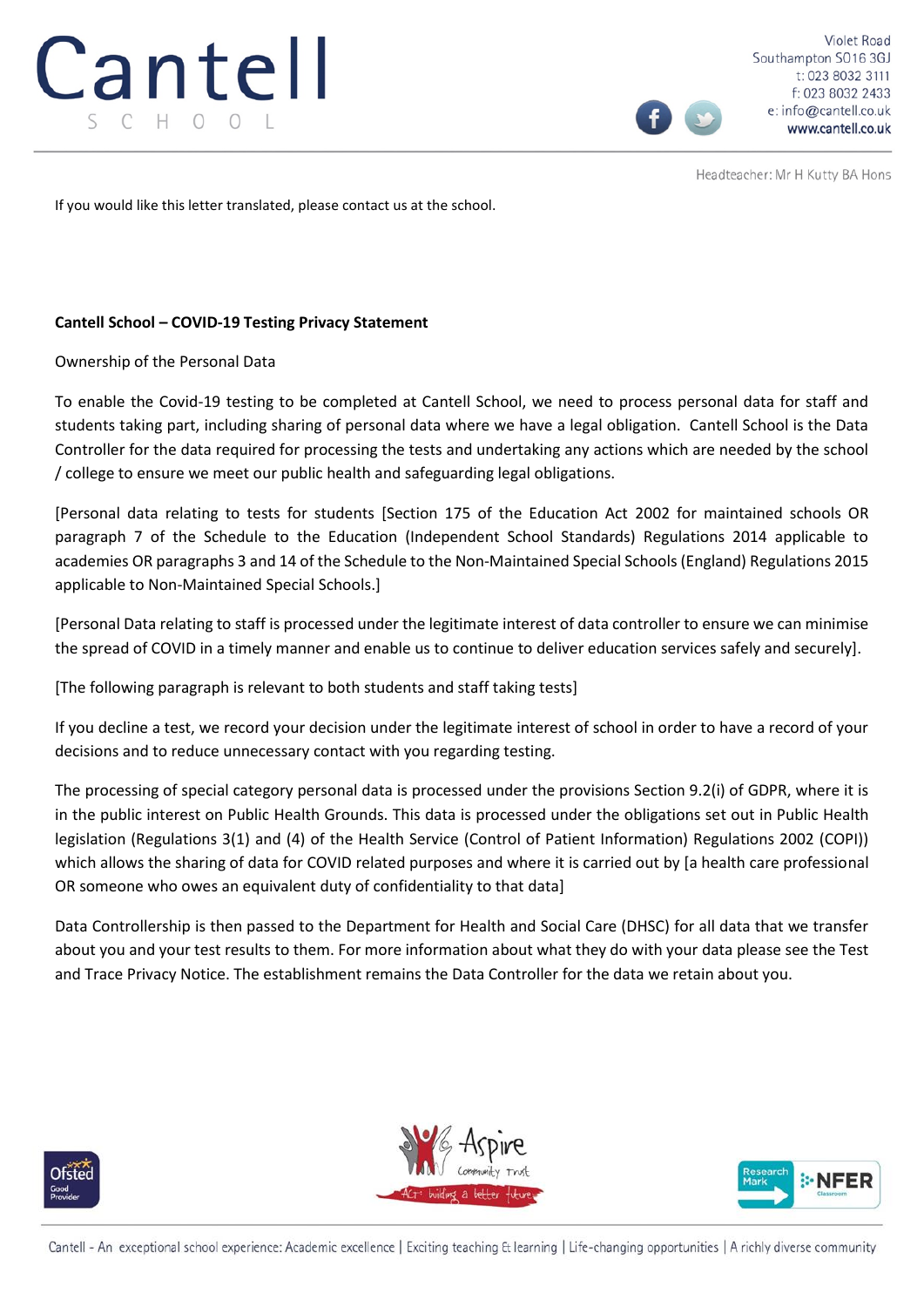### Personal Data involved in the process

We use the following information to help us manage and process the tests:

- Name
- Date of birth (and year group)
- **Gender**
- **Ethnicity**
- Home postcode
- Email address
- Mobile number

• Unique barcode assigned to each individual test and which will become the primary reference number for the tests

- Test result
- Parent/guardians contact details (if required)

We will only use information that is collected directly from you specifically for the purpose of the tests, even if you have previously provided us with this information.

How we store your personal information

The information will only be stored securely on local spreadsheets in school/college whilst it is needed. It will also be entered directly onto DHSC digital services for the NHS Test and Trace purposes. Schools/colleges will not have access to the information on the digital service once it has been entered.

Processing of Personal Data Relating to Positive test results

The member of staff, pupil, student or parent (depending on contact details provided) will be informed of the result by the school/college and advised how to book a confirmatory test.

We will use this information to enact their own COVID isolation processes without telling anyone who it is that has received the positive test.

The information will be transferred to DHSC, who will share this with the NHS, GPs. PHE and the Local Government will use this information for wider test and trace activities as well as statistical and research purposes.

This information is processed and shared under obligations set out in Public Health legislation under Regulations 3(1) and (4) of the Health Service (Control of Patient Information) Regulations 2002 (COPI) which allows the sharing of data for COVID related purposes.

This information will be kept by the school/college for up to 14 days and by the NHS for 8 years.







Cantell - An exceptional school experience: Academic excellence | Exciting teaching & learning | Life-changing opportunities | A richly diverse community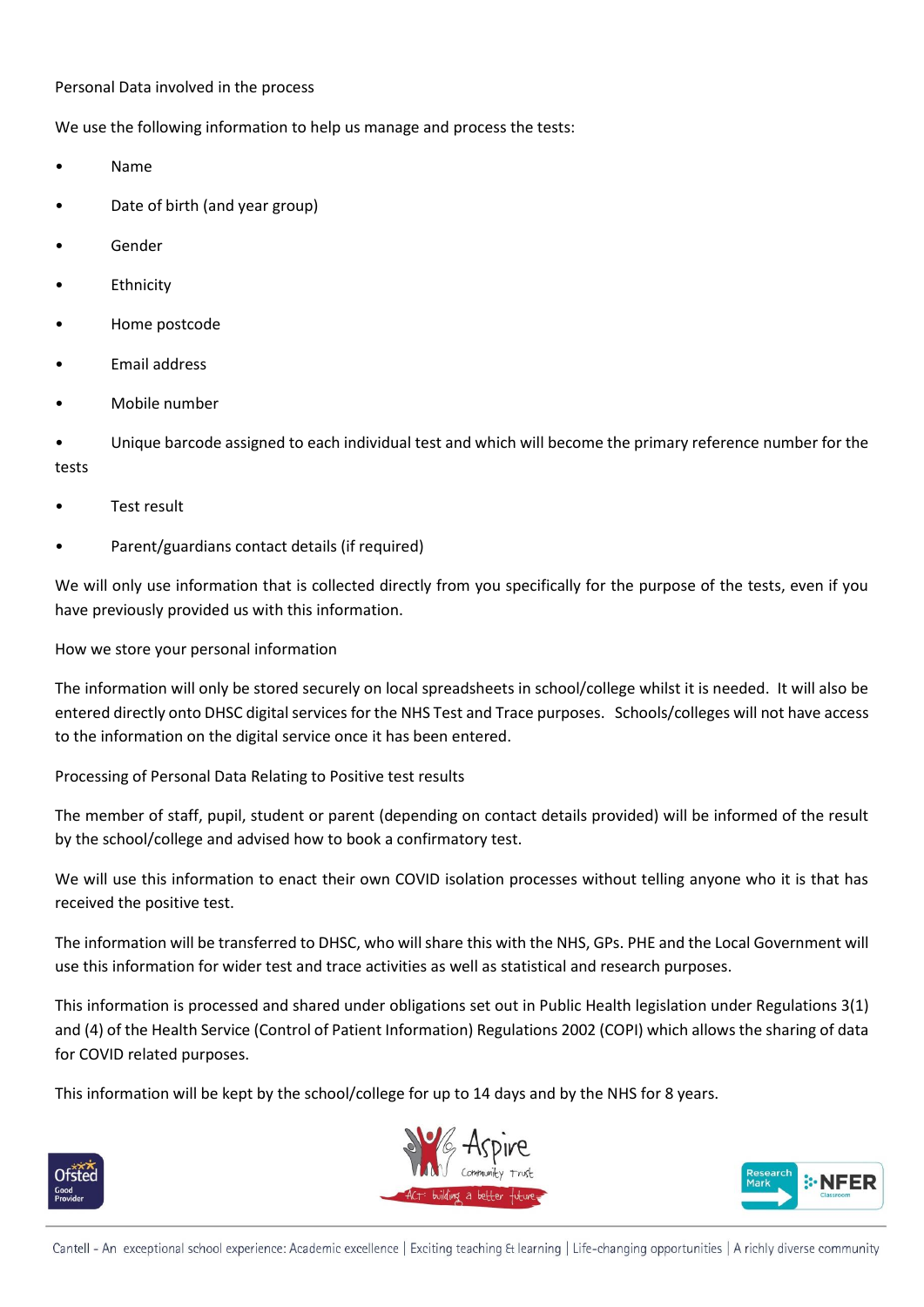Processing of Personal Data Relating to Negative test results

We will record a negative result and the information transferred to DHSC, NHS. PHE and the Local Government who will use the information for statistical and research purposes.

This information is processed and shared under obligations set out in Public Health legislation under Regulations 3(1) and (4) of the Health Service (Control of Patient Information) Regulations 2002 (COPI) which allows the sharing of data for COVID related purposes.

This information will be kept by the school/college for up to 14 days and by the NHS for 8 years.

Processing of Personal Data relating to declining a test

We will record that you have declined to participate in a test and this information will not be shared with anyone.

# Data Sharing Partners

The personal data associated with test results will be shared with

• DHSC, NHS, PHE – to ensure that they can undertake the necessary Test and Trace activities and to conduct research and compile statistic about Coronavirus.

- Your GP to maintain your medical records and to offer support and guidance as necessary
- Local Government to undertake local public health duties and to record and analyse local spreads.

### Your Rights

Under data protection law, you have rights including:

Your right of access - You have the right to ask us for copies of your personal information.

Your right to rectification - You have the right to ask us to rectify personal information you think is inaccurate. You also have the right to ask us to complete information you think is incomplete.

Your right to erasure - You have the right to ask us to erase your personal information in certain circumstances.

Your right to restriction of processing - You have the right to ask us to restrict the processing of your personal information in certain circumstances.

Your right to object to processing - You have the the right to object to the processing of your personal information in certain circumstances.

Your right to data portability - You have the right to ask that we transfer the personal information you gave us to another organisation, or to you, in certain circumstances.

You are not required to pay any charge for exercising your rights. If you make a request, we have one month to respond to you.

Please contact us at [keith.pinney@cantell.co.uk](mailto:keith.pinney@cantell.co.uk) Cantell School, Violet Road, Southampton. SO16 3GJ if you wish to make a request.







Cantell - An exceptional school experience: Academic excellence | Exciting teaching Et learning | Life-changing opportunities | A richly diverse community